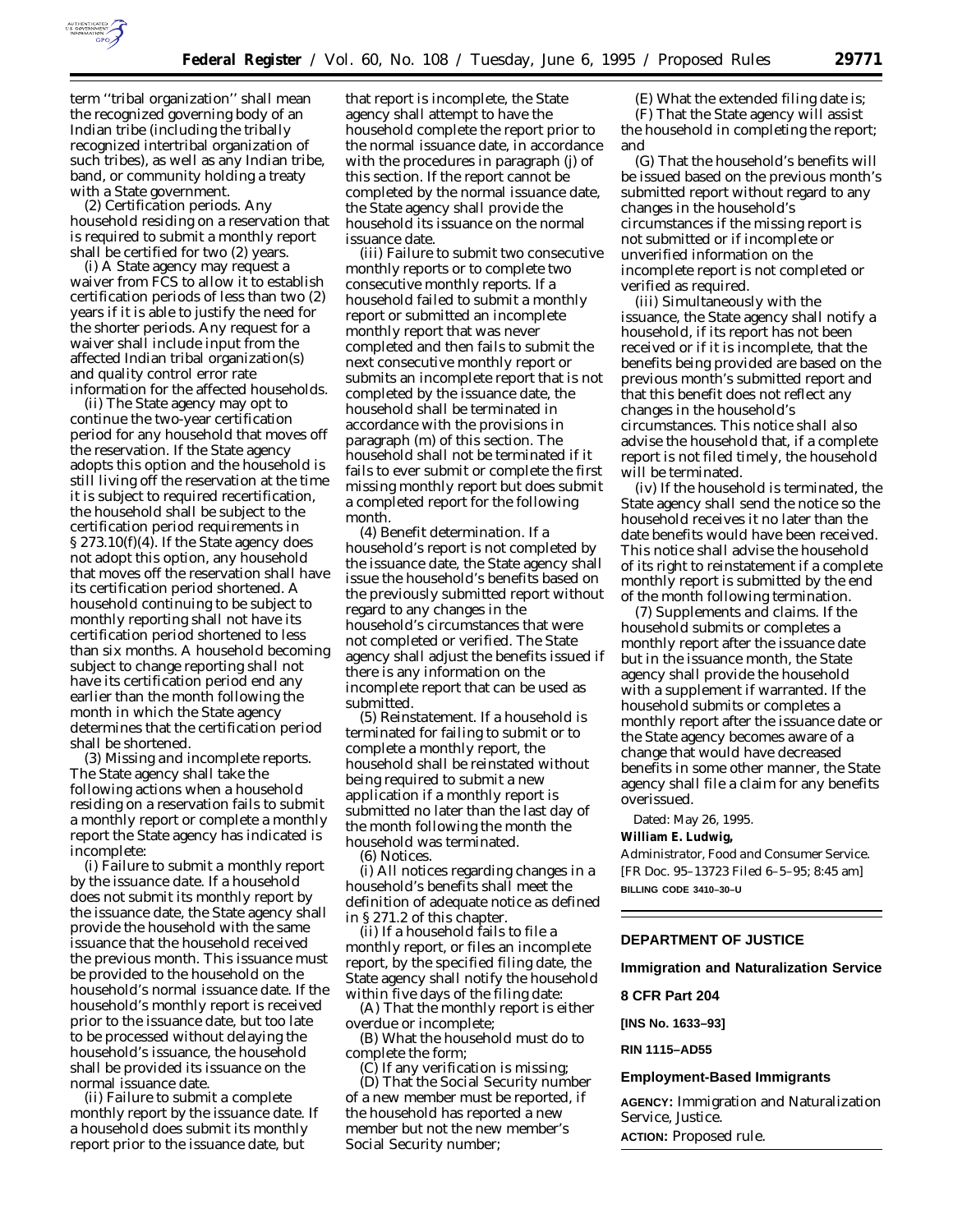**SUMMARY:** This rule proposes to amend the Immigration and Naturalization Service regulations on employmentbased immigrant petitions. The promulgation of this proposed rule is necessary to clarify and revise a number of issues concerning employment-based immigrant petitions which have arisen since the enactment of the Immigration Act of 1990. This proposed rule will provide more guidance to the public in filing employment-based immigrant petitions.

**DATES:** Written comments must be submitted on or before August 7, 1995. **ADDRESSES:** Please submit written comments, in triplicate, to the Director, Policy Directives and Instructions Branch, Immigration and Naturalization Service, 425 I Street, NW., Room 5307, Washington, DC 20536. To ensure proper handling, please reference INS No. 1633–93 on your correspondence. Comments are available for public inspection at the above address by calling (202) 514–3048 to arrange for an appointment.

**FOR FURTHER INFORMATION CONTACT:** Michael W. Straus, Senior Immigration Examiner, Adjudications Division, Immigration and Naturalization Service, 425 I Street, NW., Room 3214, Washington, DC 20536, telephone (202) 514–3228.

**SUPPLEMENTARY INFORMATION:** Section 121 of the Immigration Act of 1990 (IMMACT), Public Law 101–649, dated November 29, 1990, amended section 203 of the Immigration and Nationality Act (Act) by creating new classifications and procedures for employment-based immigration. On November 29, 1991, the Immigration and Naturalization Service (Service) promulgated regulations implementing section 121 of IMMACT (see 56 FR 60897–60913). Since the promulgation of its regulation, the Service has encountered a number of issues concerning employment-based petitions which require clarification and revision. On December 12, 1991, the President signed the Miscellaneous and Technical Immigration and Naturalization Amendments of 1991 (MTINA), Public Law 102–232, which modified IMMACT. In light of the changes made by MTINA and the issues which need clarification and revision, the Service proposes to amend 8 CFR 204.5.

Section 203(b) of the Act, as amended by section 121 of IMMACT, created five new employment-based immigrant categories as follows:

1. Priority workers.

A. Aliens with extraordinary ability; B. Outstanding professors and researchers;

C. Certain multinational executives and managers.

2. Members of the professions holding advanced degrees and aliens of exceptional ability.

3. Skilled workers, professionals, and other workers.

4. Certain special immigrants.

5. Employment creation immigrants. Since the promulgation of the

Service's regulations on employmentbased immigrants on November 29, 1991, the Service has encountered a number of issues in adjudicating employment-based petitions which require revision or clarification. This regulation proposes to amend the current regulation on employmentbased petitions in order to clarify portions of the regulations which have been problematic for the Service and the public. The proposed rule addresses petitions for employment-based immigrants, as well as priority dates for employment-based petitions, evidence required to show ability to pay the wage offered, and validity of labor certifications and employment-based petitions following changes in employer and job location. The Service will issue a separate proposed regulation on petitions for employment creation aliens at a later date.

## **Filing of the Petition**

Most of the employment-based immigrant categories require that an employer desire and intend to employ an alien within the United States. See section  $204(a)(1)(D)$  of the Act. The present regulation on employmentbased petitions does not define the term ''employer'' as used in the statute. The Service has determined that this term should be clarified to provide some guidance to the public and to adjudicators on whether a petitioner qualifies as an employer. The proposed rule provides that the alien beneficiary must have an employer-employee relationship with the petitioner as indicated by the employer's ability to hire, pay, fire, supervise, or otherwise control the work of the employee. This definition of ''United States employer'' is consistent with the definition of this term in the H–1B regulations. See 8 CFR  $214.2(h)(4)(ii)$ . It is also consistent with the general definition of employment found in case law. See e.g. *Matter of Pozzoli,* 14 I&N Dec. 569 (Reg. Comm. 1974).

In the case of employers who are persons, the proposed regulation limits qualifying employers to individuals who are United States citizens or lawful permanent residents. Aliens, other than lawful permanent residents, may not offer permanent employment to U.S. or

other workers who seek to apply for the job offered. Allowing for aliens other than lawful permanent residents to file an immigrant petition is inconsistent with the overall statutory scheme. Specifically, all nonimmigrants who enter the United States, including those for whom there is no maximum duration of stay, are admitted for a limited period of time and for a particular purpose. Upon completion of their purpose for staying in the United States, they must depart, extend, or change their nonimmigrant status. The limited nature of their stay in the United States precludes them from being able to extend a permanent offer of employment and, therefore, from submitting an employment-based petition to accord immigrant status. Consequently, petitioning employers who are in nonimmigrant status are not competent to offer permanent employment, because their status is neither settled, stabilized, nor permanent. See Matter of Thornhill, 18 I&N Dec. 34, 35–36 (Comm. 1981). The Service notes that this proposed regulation is in accord with Department of Labor policy, which precludes nonimmigrants from filing labor certifications due to their temporary status. See Department of Labor, Technical Assistance Guide No. 656, Labor Certifications, at page 136. Accordingly, the Service proposes to limit the persons who are able to submit employment-based petitions to U.S. citizens and lawful permanent residents.

#### **Priority Date**

Following the enactment of IMMACT, the Service issued a proposed rule which provided that the priority date for an employment-based petition would be the date of filing an employment-based petition with the Service. See 56 FR 30703–30714, July 5, 1991. After receipt of comments to the proposed rule, the Service decided to continue the established rule on assignment of priority dates, which set the priority date as the date the office within the employment service system of the Department of Labor received the application for labor certification. See 56 FR 60897–60913. The Service also decided to add a new provision which allowed an alien to retain the priority date of any employment-based petition which the Service approved on his or her behalf, unless it is revoked. See 56 FR 60905; 8 CFR 204.5(e).

Before IMMACT became effective, the Department of Labor permitted an employer to substitute qualified labor certification beneficiaries after issuance of the labor certification. The petitioner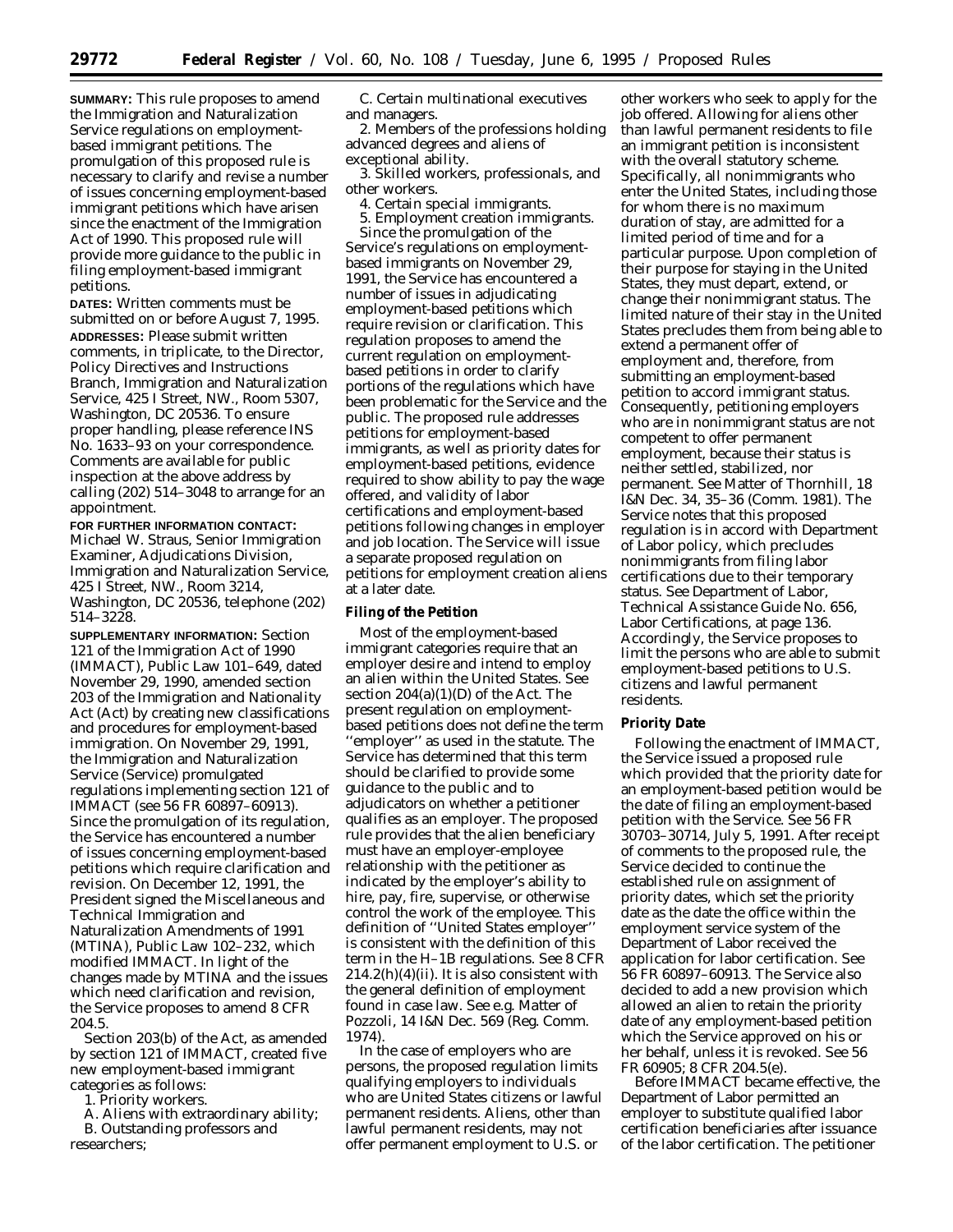could return the labor certification to the certifying officer and request that another beneficiary be substituted. See Employment and Training Administration, Technical Assistance Guide No. 656, p. 105. In implementing IMMACT, the Department of Labor eliminated substitution of labor certification beneficiaries. See 56 FR 54920–54930; 20 CFR 656.30(c)(2). The Department of Labor determined that substitution of labor certification beneficiaries was unfair to U.S. workers and other aliens seeking to immigrate, was subject to fraud and abuse, and constituted a significant administrative burden. See 56 FR 54926. In 1994, the United States Court of Appeals for the District of Columbia Circuit enjoined enforcement of the Department of Labor's regulation precluding substitution of labor certification beneficiaries, based on the Administrative Procedure Act. *See Kooritzky* v. *Reich,* 17 F.3d 1509 (D.C. Cir. 1994). As a result of this decision, employers may request substitution of labor certification beneficiaries. In light of the court's decision, the Service has reconsidered its regulations on assigning priority dates.

The Service has concluded that it is unfair to other aliens who seek to immigrate to the United States on employment-based petitions if the substituted alien gains the priority date of the original alien beneficiary, since those aliens would receive a later priority date than a substituted alien. Currently, in certain employment-based immigrant categories, such as the third preference ''other worker'' category, an alien who benefits from a labor certification substitution can immigrate ahead of another alien who has been waiting for an immigrant visa for several years. Not only would allowing substituted aliens to receive the earlier priority date be unfair to other intending immigrants, it would also be contrary to the Service's policy of assigning a priority date to the alien rather than to the employer (see 8 CFR 204.5(e)).

Providing a priority date based on an employer's substitution of a labor certification beneficiary also carries the potential for fraud and abuse. Continuing this practice may encourage the creation of a market for labor certifications, particularly in categories in which there is a lengthy wait to receive an immigrant visa. For instance, it is conceivable that the original alien beneficiary might be induced to engage in the fraudulent practice of selling his or her status as a labor certification beneficiary to a substituted alien.

The Service, therefore, proposes to set the priority date for an alien who has

been substituted for another alien on a labor certification as the date the employer requested the substitution. This proposed rule will be fair to other aliens who apply under employmentbased immigrant categories, and would be consistent with the Service's policy of according a priority date to the alien rather than to the employer, thereby eliminating an inducement to commit fraud.

## **Retention of Employment-Based Priority Dates**

The Service's current regulation provides that an alien retains the priority date of any petition filed under the first, second, or third employmentbased categories which the Service approved on his or her behalf. See 8 CFR 204.5(e). A petition revoked under sections 204(e) or 205 of the Act, however, will not confer a priority date. Section 205 of the Act permits the Attorney General to revoke an approved petition for good and sufficient cause. The regulations governing revocation distinguish between automatic revocation and revocation on notice. See 8 CFR part 205. For employment-based petitions, automatic revocation occurs upon invalidation of a labor certification, death of the petitioner, written withdrawal by the petitioner, or by dissolution of the petitioner's business. See 8 CFR 205.1(c). The Service has determined that the current regulation is difficult to administer, because the Service is not usually notified of actions which may result in automatic revocation. In addition, the regulation treats those aliens who fall under the automatic revocation provisions differently from those aliens whom the petitioner no longer seeks to employ for various reasons. For example, under the current regulation, if the petitioning employer dissolves or goes out of business, the petition is automatically revoked and the beneficiary loses his or her priority date. See 8 CFR 205.1(c)(4). However, if the petitioning employer remains in business but later decides not to offer the position to the beneficiary, the beneficiary can use the priority date for any subsequent petition filed on his or her behalf. Accordingly, the Service proposes to amend 8 CFR 204.5(e) to state that only a petition revoked on notice pursuant to 8 CFR 205.2 for fraud or misrepresentation will not confer a priority date for any subsequently filed employment-based petition. This change will allow for consistency and fairness in assignment of priority dates and easier administration for the Service.

## **Maintaining Priority Dates for Employment-Based Petitions Filed Before October 1, 1991**

The current regulation states that any petition filed before October 1, 1991, and approved under section 203(a)(3) or 203(a)(6) of the Act, as in effect before October 1, 1991, shall be deemed a petition approved to accord status under section 203(b)(2) or within the appropriate classification under section 203(b)(3) respectively, of the Act, provided the alien applies for an immigrant visa or adjustment of status within the 2 years following notification that an immigrant visa is immediately available. See 8 CFR 204.5(f). As of October 1, 1991, the priority dates for all employment-based immigrant categories were current. Subsequently, however, visa numbers for the other (unskilled) worker subcategory of section 203(b)(3) of the Act quickly became oversubscribed and retrogressed, as did visa numbers for some employment-based categories for natives of India, China, and the Philippines. Because many aliens who were current on October 1, 1991, were unable to complete the immigration process due to the rapid retrogression of visa numbers, this regulation needs to be amended out of fairness to these aliens. To further Congress' intent in enacting section 161(c)(4) of IMMACT, the Service proposes to amend the regulation to state that a petition filed under section 203(a)(3) or 203(a)(6) of the Act before October 1, 1991, and approved on any date, shall be deemed a petition approved under section 203(b)(2) or 203(b)(3) of the Act, provided the alien applies for an immigrant visa or adjustment of status within a 2-year time period during which the immigrant visa is continuously available.

Section 161(c)(4)(B) of IMMACT provides that the automatic conversion of petitions filed under section 203(a)(3) or 203(a)(6) of the Act before October 1, 1991, shall not occur if the priority date for issuance of a visa has been available for a 2-year period. In the current regulation, the 2-year period commences following notification that an immigrant visa is immediately available. See 8 CFR 204.5(f). Since the promulgation of this regulation in 1991, the Service has had difficulty defining the term ''notification that an immigrant visa is immediately available.'' In the case of beneficiaries of approved petitions who apply for adjustment of status under section 245 of the Act, the Service only notifies the alien of the priority date for the approved petition. For alien beneficiaries who apply for immigrant visas, notification depends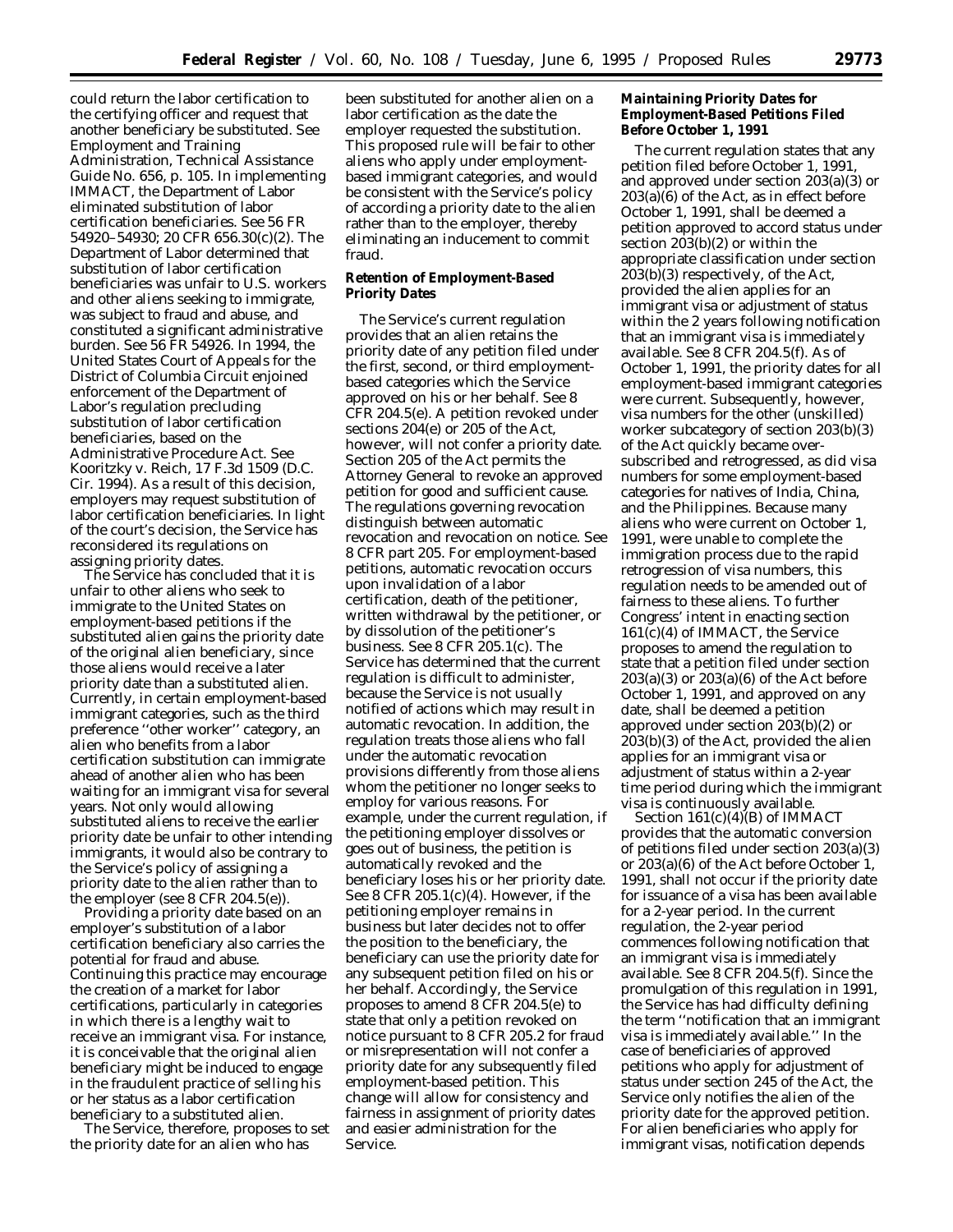on when the alien received immigrant visa forms from a U.S. consulate, the Transitional Immigrant Visa Processing Facility, or the National Visa Center. This method of determining when notification occurs leads to inconsistencies between those aliens who apply for adjustment of status and those who apply for an immigrant visa. For purposes of uniformity, the 2-year period will commence upon approval of the petition or when the priority date becomes available, whichever is later. A visa number must be continuously available during the 2-year period. Should the priority date retrogress within the 2-year period after which a visa number becomes available, the 2 year period provided for under section 161(c)(4)(B) of IMMACT will commence anew at the time the priority date once again becomes current. This change allows for consistency and adheres to the language of IMMACT.

### **Additional Evidence**

The current regulation requires the petitioner to establish ability to pay the wage offered in the form of an annual report, a Federal tax return, or an audited financial statement. See 8 CFR  $204.5(g)(2)$ . In appropriate cases, the petitioner may submit or the Service may request additional evidence such as a profit/loss statement, bank account record, or personnel record. During the past 2 years, the Service has found that other documents such as payroll records and W–2 forms are useful types of evidence in establishing ability to pay the wage offered. Therefore, the Service proposes to add these two types of evidence to the list of examples of additional evidence. The proposed addition of these two types of documents does not suggest that the Service intends to allow these documents as primary evidence of ability to pay.

# **Validity of Section 203(b) Petitions and Labor Certifications**

Following the issuance of a labor certification by the Department of Labor or the approval of an employment-based petition by the Service, the job location or the structure and ownership of the petitioning employer may change. Following the implementation of IMMACT, the Service and the Department of Labor entered into an agreement that the Service will determine the validity of labor certifications once the Department of Labor issues a labor certification. The proposed rule at 8 CFR 204.5(h) essentially restates the Department of Labor's regulation on validity and invalidation of labor certifications. See

20 CFR 656.30. In addition, it states that when an alien immigrates under an employment-based immigrant category, based on a labor certification, the labor certification will no longer be valid. The Service believes that an alien should not be able to immigrate and then reimmigrate using the same labor certification. This provision is consistent with Department of Labor policy, which states that a non-Schedule A labor certification is limited to a specific job opportunity. See Employment and Training Administration, Technical Assistance Guide No. 656 at 104. See Matter of Harry Bailen Builders, 19 I&N Dec. 412 (Comm. 1986) (holding that, based on the advice of the Department of Labor, the specific job opportunity ceases to exist when an alien immigrates based on the labor certification). It is not relevant whether the alien commenced the offered employment upon obtaining permanent resident status based on the labor certification. To allow an alien to use a labor certification twice would enable the alien to circumvent the immigration process if he or she abandons or otherwise loses his or her permanent residence and seeks to reimmigrate to the United States. Specifically, if the alien is able to use the labor certification twice, the alien can circumvent the labor certification requirement. Such a situation is not fair to other aliens who seek to immigrate to the United States. Moreover, it encourages fraud by discouraging the alien beneficiary from actually filling the job offered. Accordingly, the Service proposes to amend this regulation to provide that a labor certification is no longer valid when the alien immigrates to the United States under an employment-based category, based on that labor certification.

In furtherance of the agreement with the Department of Labor, the Service proposes to add a new paragraph on validity of labor certifications, based on changes of employer and job location.

## *I. Changes in Job Location*

For non-Schedule A labor certifications, if the location of the job offered to the alien changes after the labor certification is approved, the Service will determine if the labor certification remains valid. The Service will follow existing Department of Labor regulations which provide that a labor certification is valid within the normal commuting distance of the site of the original offer of employment. See 20 CFR 656.30(c)(2); 20 CFR 656.3 (definition of area of intended employment). Any location within a Metropolitan Statistical Area (MSA) is

deemed to be within normal commuting distance. See 20 CFR 656.3. A Schedule A labor certification is valid throughout the United States. See 20 CFR 656.30(c)(1).

In the case of non-Schedule A labor certifications where there is a job location change after the approval of an Immigrant Petition for Alien Worker (Form I–140) or labor certification, the petitioning employer must file an I–140 petition with the service center having jurisdiction over the new location where the alien beneficiary will be employed. For Schedule A labor certifications, if there is a change in job location, the alien must submit a signed job offer Form ETA 750 at his or her interview for adjustment of status or immigrant visa.

#### *II. Successorship in Interest*

In cases where a petitioning entity changes ownership, the issue may arise whether the employment relationship has so changed as to render the petition invalid. Based on the above-noted agreement with the Department of Labor, the Service will determine whether there has been a ''successorship in interest'' and, therefore, whether an approved visa petition and/or labor certification remain valid. Generally, if a new employer is a ''successor in interest'' to the original petitioning employer, the Service will reaffirm the validity of the visa petition and/or labor certification. Successorship in interest can occur when the petitioning employer, or a division thereof, is merged, acquired or purchased by another business. A business restructuring or reorganization should not affect the validity of a petition, unless the job and/or wages offered to the beneficiary have changed. To establish successorship in interest, the successor entity must demonstrate substantial continuity with the original petitioner. The Service proposes that, to establish successorship in interest, the new employer must establish that it has substantially assumed the rights, duties, obligations and assets of the original employer and continues to operate the same type of business as the original employer. The new employer must also submit evidence of ability to pay the proffered wage. In addition, the successor in interest must also demonstrate that the original employer had the ability to pay the proffered wage when the labor certification was filed, if the Service did not approve an employment-based petition on behalf of original employer. See Matter of Dial Auto Repair Shop, Inc., 19 I&N Dec. 481 (Comm. 1986). The Service invites comments on whether the ''substantial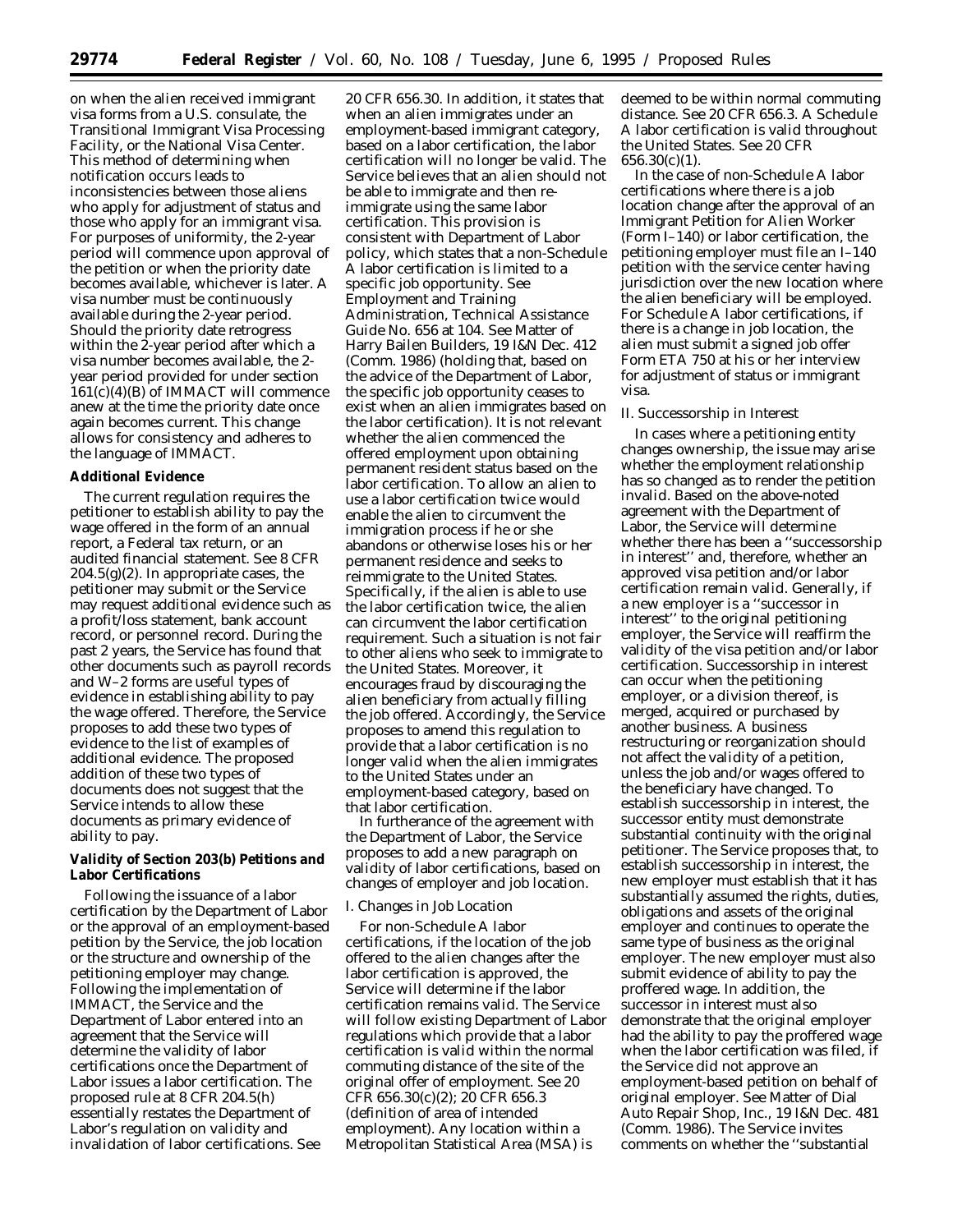assumption'' standard provides sufficient guidance to the public, reflects current business practice, and preserves the integrity of the immigration process. In addition, the Service welcomes comments on alternative ways to define successorship in interest.

To establish successorship in interest, the new employer must submit a Form I–140 with the service center having jurisdiction over the intended place of employment along with documentation of successorship of interest and ability to pay. If the service center determines that the petitioner fails to qualify as a successor in interest, it will deny the I– 140 petition. The petitioner may pursue an appeal with the Administrative Appeals Unit. If the service center finds that the petitioner is a successor in interest, it will approve the petition and accord the beneficiary the priority date of the previously approved petition.

### **Aliens of Extraordinary Ability**

The current regulation at 8 CFR 204.5(h)(2) defines extraordinary ability as a level of expertise indicating that the individual is one of that small percentage who have risen to the very top of a field of endeavor. The regulation lists evidence which needs to be presented to establish extraordinary ability. See 8 CFR 204.5(h)(3). Since the implementation of IMMACT, there has arisen some confusion over the role of various types of evidence listed in 8 CFR 204.5(h)(3). The evidence listed is intended to be a guideline for the petitioner and the Service to determine extraordinary ability in order to make the adjudicative process easier for both the petitioner and the Service. The fact that an alien may meet three of the listed criteria does not necessarily mean that he or she meets the standard of extraordinary ability. The Service adjudicator must still determine whether the alien is one of that small percentage who have risen to the very top of his or her field of endeavor. Accordingly, the Service proposes to amend the regulations to state that meeting three of the evidentiary standards is not dispositive of whether the beneficiary is an alien of extraordinary ability.

By statute, aliens who immigrate under this category do not require a labor certification to work in their area of extraordinary ability, since by definition, they will not be competing with the U.S. labor market. The situation is different, however, where the alien's primary source of earned income will be derived from an activity unrelated to his or her field of extraordinary ability. In such a case, the

alien may, in fact, be competing primarily with U.S. workers engaged in the unrelated field, thereby necessitating a test of the labor market and a labor certification. While the Service recognizes that aliens having extraordinary ability may reasonably be expected to engage in secondary activities within their field of extraordinary ability, whether or not for pay, the Service is responsible for ensuring that the alien's entry will not have an adverse impact on the U.S. labor market. The Service, therefore, proposes that the alien's primary source of earned income must come from the specific activity or activities for which he or she seeks priority worker classification.

## **Outstanding Professors and Researchers**

Since the implementation of IMMACT, there has been some confusion over the role of various types of evidence listed in 8 CFR 204.5(i)(3). As in the case of the regulations governing petitions for aliens of extraordinary ability, the evidence listed is intended to be a guideline for the petitioner and the Service to determine whether the beneficiary stands apart in the academic community through eminence and distinction based on international recognition. See 56 FR 30703–30714 dated July 5, 1991. This list of evidence makes the adjudicative process easier for both the petitioner and the Service. The fact that the beneficiary may meet two of the listed criteria does not necessarily mean that he or she has the international recognition to be considered an outstanding researcher or professor. The Service adjudicator must still determine whether the alien is recognized internationally as outstanding in the academic field specified in the petition. The Service, therefore, proposes to amend this regulation to specifically state that having two types of the listed evidence does not compel a finding that the beneficiary is recognized internationally as outstanding.

The Service has also reviewed the five types of evidence listed in 8 CFR 204.5(i)(3)(i). The Service has determined that two of the paragraphs need to be reworded. Paragraph  $(i)(3)(i)(C)$  states that the petitioner may submit published material written by others about the beneficiary's work in the academic field. Some petitioners have interpreted this paragraph to mean that any reference to the beneficiary's work, including a reference in a footnote or bibliography, meets the evidentiary criteria of this paragraph. The Service proposes to amend the language of

paragraph  $(i)(3)(i)(C)$  to require that the publication discuss or analyze the beneficiary's work in the academic field. A short reference to the beneficiary's work in a professional publication does not demonstrate that he or she is recognized as outstanding. A much better indicator of the importance of the alien's work in the academic community is a thorough discussion or analysis of the beneficiary's work.

In 8 CFR 204.5(i)(3)(i)(D), the petitioner may submit evidence of the beneficiary's participation, either individually or on a panel, as the judge of the work of others in the same or related academic field. The Service believes that most college or university professors are involved in judging the work of others, and the Service has found that meeting the criteria under this paragraph is not a good indicator of whether the beneficiary is recognized as outstanding. Judging the work of other authorities and experts in the alien's academic field is a better measure of the beneficiary's international recognition. Therefore, the Service proposes to amend the paragraph to specify that the alien can meet the criteria in paragraph  $(i)(3)(i)(D)$  by submitting evidence that the beneficiary has judged the work of other professors, researchers, and Ph.D. candidates in the alien's academic field.

Section  $203(b)(1)(B)(iii)(III)$  of the Act allows a private employer to petition an outstanding professor or researcher to conduct research if the employer has at least three persons engaged in research activities and has achieved documented accomplishments in the academic field. One issue that has arisen is whether a government agency which conducts research can petition an outstanding professor or researcher. It is the position of the Service that some government agencies such as the National Institutes of Health and the Food and Drug Administration should be able to file petitions on behalf of outstanding alien researchers, who may have valuable contributions to bring to the agency's research efforts. In order to allow for government agencies to sponsor certain outstanding researchers, the Service proposes to amend the regulation to include government agencies on the list of United States employers.

## **Multinational Executives and Managers**

Section 203(b)(1)(C) of the Act provides for the immigration of multinational executives and managers if the alien, in the 3 years preceding the time of his or her application for classification and admission into the United States, has been employed for at least 1 year in a managerial or executive position abroad with the same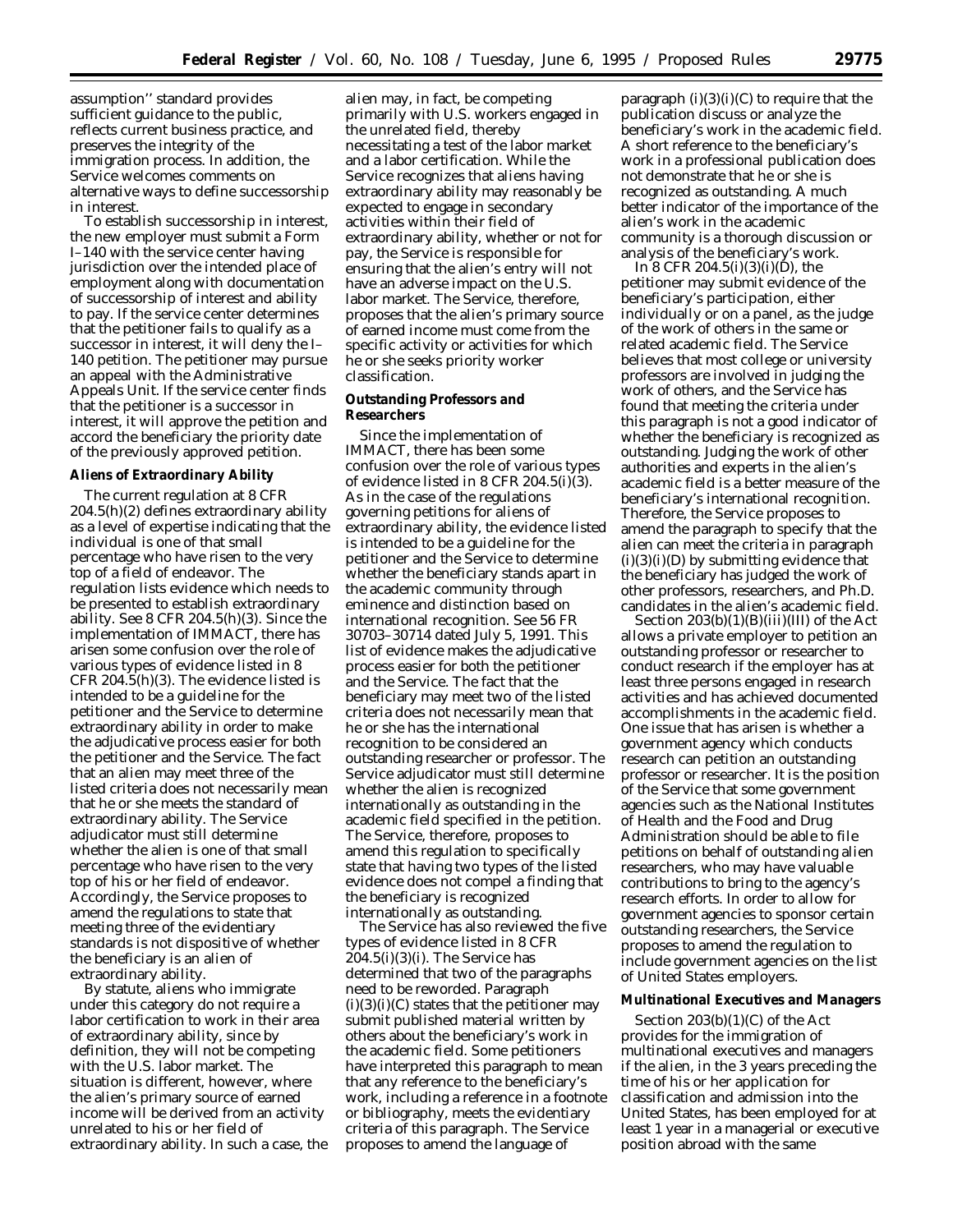employer, or a subsidiary or affiliate thereof. To accommodate managers or executives who have been in the United States in nonimmigrant status for over 3 years,  $8$  CFR 204.5(j)(3)(i)(B) provides that an alien, already working in the Unites States for the same employer or a subsidiary or affiliate of the firm or corporation which employed the alien abroad as a manager or executive during at least one of the 3 years preceding his or her entry as a nonimmigrant, would qualify as a multinational executive or manager. In the case of an alien who is currently outside the United States, he or she must have been employed abroad by an affiliate, branch, or subsidiary of the petitioner as a manager or executive for at least 1 year during the 3-year period immediately preceding the filing of the petition. See 8 CFR  $204.5(j)(3)(i)(A)$ . Section  $204.5(j)(3)$  of the regulations inadvertently omitted situations where the alien was in lawful nonimmigrant status while working for an unrelated employer, but worked for a qualifying company abroad in a managerial or executive position during at least 1 of the 3 years preceeding the filing of the petition. The fact that the alien is working in the United States should not preclude him or her from qualifying as a priority worker. Aliens who have worked for an unrelated employer should be treated the same as aliens who are outside the United States for purposes of eligibility. Accordingly, the Service proposes to allow U.S. employers to file petitions on behalf of those aliens for managerial or executive positions.

## **Advanced Degree Holders and Aliens of Exceptional Ability**

The current regulation defines ''exceptional ability'' as a degree of expertise significantly above that ordinarily encountered in the sciences, arts, or business. See 8 CFR 204.5(k)(2). The regulation at 8 CFR  $204.5(k)(3)(ii)$ lists evidence which needs to be presented to establish exceptional ability. Since the Implementation of IMMACT, there has been some confusion over the role of various types of evidence listed in the regulation. As in the cases of aliens of extraordinary ability and outstanding professors and researchers, the Service intended that this list of evidence be a guideline for the petitioner and the Service to determine exceptional ability. Providing a list of possible types of evidence makes the adjudicative process simpler for both the petitioner and the Service. The fact that an alien may meet three of the listed criteria does not necessarily mean that he or she meets the standard of exceptional ability. The Service

adjudicator must still determine whether the alien has a degree of expertise significantly above that ordinarily encountered in the sciences, arts, or business. Accordingly, the Service proposes to amend the regulation to state that meeting three of the evidentiary standards is not dispositive of whether the beneficiary is an alien of exceptional ability.

Under section 203(b)(2)(A) of the Act, professionals holding advanced degrees or their equivalent also qualify for classification under the employmentbased second category. The Joint Explanatory Statement of the Committee of Conference, made at the time Congress adopted IMMACT, stated that the equivalent of an advanced degree is ''a bachelor's degree with at least five years progressive experience in the professions.'' See H.R. Rep. No. 101– 955, 101st Cong., 2d Sess. 121 (1990). Accordingly, the current regulation states that the job offer portion of the labor certification application (Form ETA–750) must demonstrate that the job requires a professional holding an advanced degree or equivalent. See 8 CFR  $204.5(k)(4)(i)$ . Since the Service began adjudicating petitions under the current regulation, some petitioners have interpreted this regulation to allow job offers which require only a bachelor's degree, plus 5 years of progressive experience, but not an advanced degree. This interpretation does not comport with the language of section 203(b)(2)(A) of the Act which, on its face, states that a job offer must require an advanced degree or equivalent in order to qualify the beneficiary as an advanced degree holder. Requiring a bachelor's degree and 5 years of experience does not equate to a requirement that the beneficiary hold an advanced degree. In order for the beneficiary to qualify as an advanced degree holder, the job offered in the labor certification must also accept an advanced degree as a minimum job requirement. Therefore, the Service proposes that the regulation be amended to state that if the job offer portion of the labor certification requires a person holding a bachelor's degree, followed by at least 5 years of experience in the specialty, it must also accept an advanced degree holder in the same field as meeting the minimum job requirements.

Section  $212(a)(5)(C)$  of the Act states that a petition filed under the employment-based second category requires a labor certification. Section 203(b)(2)(B) of the Act provides that ''the Attorney General may, when he deems it to be in the national interest, waive the requirement \* \* \* that an

alien's services in the sciences, arts, professions, or business are sought by an employer in the United States.'' The Service has determined that a waiver of the job offer constitutes a waiver of the labor certification. See 56 FR 60897– 60913 dated November 29, 1991. Soon after the promulgation of the final rule on employment-based immigrant petitions in November of 1991, the President signed the Miscellaneous and Technical Immigration and Naturalization Amendments of 1991 (MTINA). The MTINA added professionals to the list of aliens who are eligible to request a national interest waiver of the labor certification. Accordingly, the Service proposes to amend 8 CFR 204.5(k)(4)(ii) to add professionals to the list of aliens whom the service center director can exempt from the labor certification requirement.

After the Service issued a proposed regulation on employment-based immigrant petitions at 56 FR 30703– 30714 on July 5, 1991, several commenters suggested that the Service define the term ''national interest.'' The Service decided not to define the term ''national interest'' in the final regulation. See 56 FR 60897–60913 dated November 29, 1991. At that time, the Service believed that it was appropriate to leave the application of the national interest waiver as flexible as possible and that each case should be judged on its own merits.

Since the promulgation of the final regulation on November 29, 1991, the Service has received numerous petitions filed under the employment-based second category, which request a waiver of the labor certification requirement in the national interest. Since IMMACT became effective in 1991, the Service has been flexible in approving national interest waivers in a variety of situations. The Administrative Appeals Unit (AAU) has issued a number of nonprecedent decisions on the national interest waiver. The AAU has listed some factors which relate to national<br>interest. See Matter of \_\_\_\_\_\_\_\_\_, EAC 92 interest. See Matter of 091 50126 (July 21, 1992). They include improving the U.S. economy, improving conditions of U.S. workers, improving education and training of children and under-qualified workers, improving health care, providing affordable housing, improving the environment, and a request from an interested government agency. Although these factors provide a list of national goals or objectives, they do not provide much guidance to the public or to Service adjudicators with respect to which aliens merit a national interest waiver.

Without specific guidelines, the service centers have found it difficult to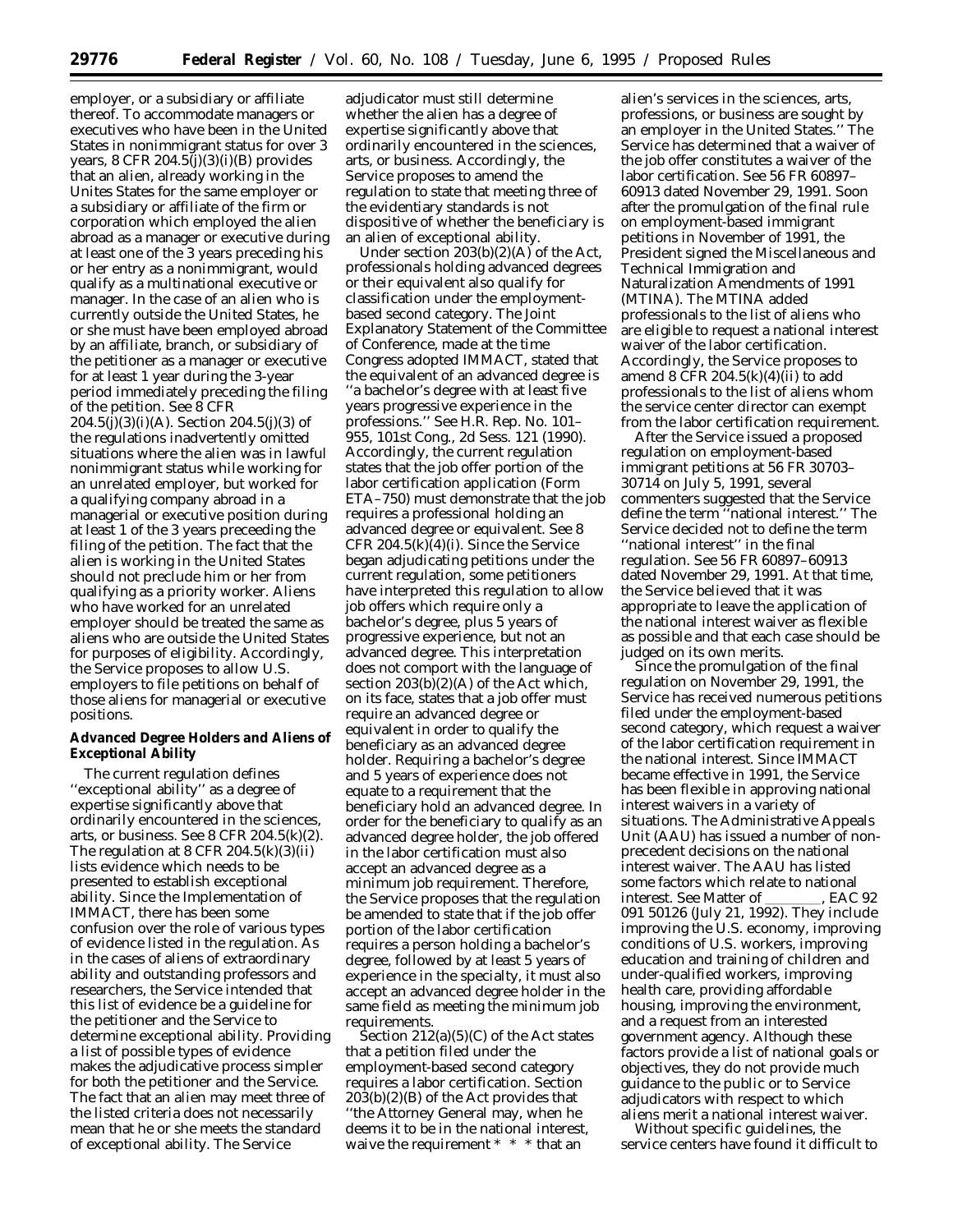determine which aliens should qualify for the waiver. It has proven to be very difficult to determine on a case-by-case basis which petitions deserve a ''national interest'' waiver. The Service believes that, absent published general guidelines, it is very difficult to adjudicate consistently national interest waivers. Based on the Service's experience in adjudicating national interest waivers since 1991, the Service proposes that the petitioner establish four elements to qualify for a national interest waiver. These elements will allow for greater consistency in adjudication of national interest waivers as well as provide guidance to the public. They do not limit, or attempt to define, which types of activities are in the national interest. The four elements do, however, provide common indicators of whether the alien's admission to the United States would benefit the national interest.

The first element is that the alien must have at least 2 years of experience in the area in which he or she will benefit the United States. The Service believes that requiring some background in the area in which the alien will benefit the national interest is an appropriate measure of whether the alien has the commitment to pursue the activity which will promote a national interest, as stated in the petition. Unlike an alien who immigrates based on a labor certification, an alien who immigrates based on a national interest waiver does not require a specific job offer and a sponsoring employer. It is, therefore, more difficult in such waiver cases for the Service to determine whether the alien has the commitment to engage in the activity which will promote a national interest following his or her admission as an immigrant.

To illustrate this problem, the Service notes that it has received a number of petitions, accompanied by a request for a national interest waiver, from professionals who recently received an advanced degree and claim that they will be engaged in activities which will be in the national interest. One example is an attorney who recently passed the state bar examination and promises to devote some of his practice to representing indigent persons. Another example is someone who has just graduated from medical school and states that he or she will practice in a medically under-served area. Such petitions have been problematic for the Service to adjudicate. The aliens claim they will be engaged in activity in which they do not have a ''track record.'' Under the current regulations, the Service has no means to determine whether the alien is truly committed to

performing the activity which promotes the national interest. The Service believes that it is appropriate to require the alien to have 2 years of full-time experience in the field of endeavor which will promote the national interest. The Service does not believe, however, that the required period of experience should include time in which the alien was a full- or part-time student. It is the position of the Service that 2 years of full-time experience is the minimum period of time to measure the alien's commitment to work in an area which will promote the national interest. In addition, this 2-year fulltime experience requirement is necessary to determine whether the alien has sufficient qualifying experience in the field to play a significant role in an activity which will prospectively benefit the United States.

The second element is that the national interest waiver not be based purely on the alien's ability to ameliorate a local labor shortage. Although the legislative history of IMMACT and MTINA does not address the meaning of the term ''national interest,'' Congress clearly stated, in section 212(a)(5)(C) of the Act, that all aliens who immigrate under the second and third employment-based categories require a labor certification. Section 203(b)(2)(B) of the Act allows the Attorney General to waive the requirement that an alien's services in the sciences, arts, professions, or business be sought by an employer in the United States if it is in the national interest. By enacting the national interest waiver, Congress created an exception to the general labor certification requirement. It would, therefore, be superfluous to allow an alien to be exempted from the labor certification requirement based purely on a shortage of available U.S. workers. Congress has delegated to the Department of Labor the determination of whether local labor shortages exist. See section 212(a)(5)(A) of the Act. This does not mean, however, that the existence of a national labor shortage would not be relevant to whether an alien should be granted a national interest waiver. The fact that the alien has skills which are not available in the overall U.S. labor market may be a relevant consideration in deciding whether to grant a national interest waiver. However, should the Service determine that the basis of the request for a national interest waiver is solely to alleviate a local labor shortage, a labor certification will be the appropriate basis to qualify for an employmentbased petition.

The plain language of the term ''national interest'' supports the Service's position on local labor shortages. The dictionary defines the word ''national'' as ''pertaining to a whole nation'' or ''concerning or encompassing an entire nation.'' See The Random House College Dictionary (Rev. Ed. 1975). If the basis of the request for a national interest waiver is merely to solve a labor shortage in a limited area of the country, the impact of the alien's employment cannot be said to pertain directly to the entire Nation. There must be an impact on the Nation as a whole.

In conclusion, the Service has determined that local labor market concerns, standing alone, are not an appropriate basis for a national interest waiver, which exempts the alien from the normal labor certification requirement. Accordingly, the Service proposes to preclude aliens from obtaining a national interest waiver based purely on a local labor shortage.

The third element in determining whether the alien should be given a national interest waiver is that the alien will be involved in an undertaking which will substantially benefit prospectively the United States. This requirement follows the statutory language of section  $203(b)(2)(B)$  of the Act, which makes it clear that the waiver request should be premised on an activity which will further an important national goal. The emphasis of this element is on the particular national goal the alien's proposed undertaking will promote.

The fourth element in determining whether the labor certification and job offer should be waived in the national interest is that the alien play a significant role in that activity which will prospectively benefit the United States. The Service has received a large number of requests for a national interest waiver from aliens who play relatively minor roles in an important project or activity which affects the national interest. One example is an alien who is an entry-level engineer who works for a company which conducts important research into new sources of energy, such as fusion. Another example is a physician who claims that he or she will work in primary-care, which the President's health care proposal emphasizes. In both examples, the alien states that he or she will be working in a field which will promote a national goal or cause. While this may be true, merely working in an area which benefits the national interest is not a sufficient basis to grant a national interest waiver. The alien must also establish that he or she will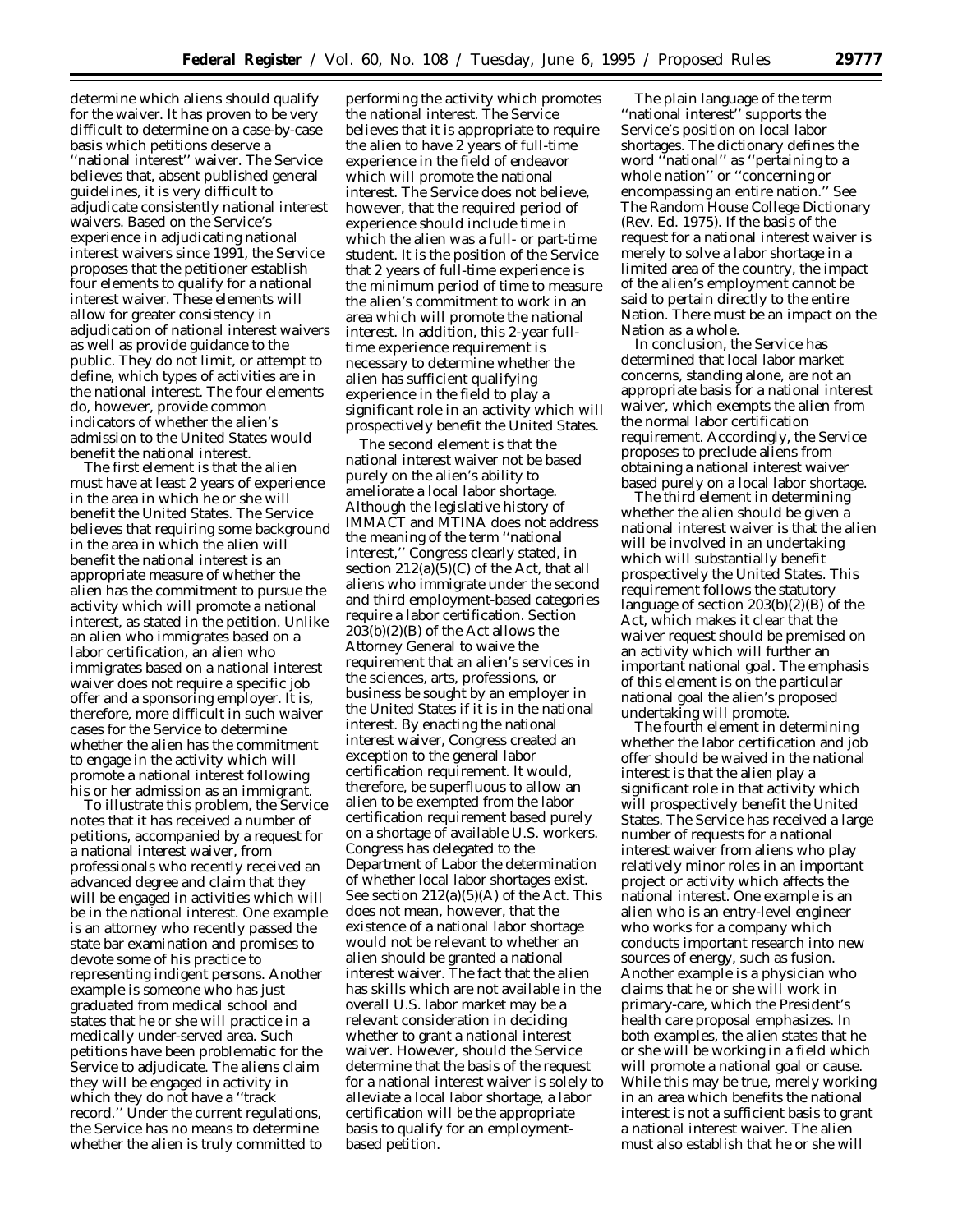play a significant role in advancing the particular national interest. In other words, the alien has the burden of proof that he or she will have a significant impact on an activity which will benefit the national interests of the United States.

This proposed regulation will serve as a guideline for aliens who apply for a national interest waiver. It emphasizes both the manner in which the alien will contribute to the national interest, as well as the activity or employment itself. The Service believes that the alien must show that he or she will play a significant role in an undertaking which will prospectively benefit the United States.

## **Skilled Workers, Professionals, and Other Workers**

The employment-based third category under section 203(b)(3) of the Act has subcategories for professionals, skilled workers, and unskilled workers. Although there are 40,000 immigrant visa numbers allocated annually to the employment-based third category, section 203(b)(3)(B) of the Act limits the annual admissions of unskilled workers to 10,000. In order to qualify as a skilled worker, the job offered must require at least 2 years of training or experience. Under the current regulation, the Service determines whether a job offered is skilled or unskilled based on the minimum experience or training requirements which the prospective employer places on the job, as certified by the Department of Labor on Form ETA 750. See 8 CFR 204.5(l)(4). Block number 14 on Form ETA 750A (Offer of Employment) lists the minimum experience for a worker to satisfactorily perform the job offered. As a matter of practice, the Department of Labor permits the minimum experience required to satisfactorily perform the job offered to be in the job offered or in a related occupation.

The Service has received a number of petitions in which the minimum experience requirement in a related occupation is 2 years or more and the minimum experience requirement in the job offered is less than 2 years. This regulation proposes to place the beneficiary into the unskilled category if the experience requirement on Block 14 on Form ETA 750A for the job offered shows less than 2 years of experience. To do otherwise would mean that a job applicant could meet one of the minimum job offer requirements with less than 2 years of experience in the job itself. The Service has determined that focusing on the experience required for the job offered comports with the language of section 203(b)(3)(A)(i) of the

Act which defines skilled workers as qualified immigrants who are capable of performing skilled labor, requiring at least 2 years of experience or training. Accordingly, the Service proposes to add a sentence to emphasize that a worker will be considered unskilled if a job applicant can meet the minimum experience requirements in the job offered with less than 2 years of experience.

## **Religious Workers**

Section 151(a) of IMMACT created a new immigrant category for ministers, religious professionals, and other religious workers. Section  $101(a)(27)(C)(iii)$  of the Act provides that in order to qualify under this category, a minister must have been carrying on the vocation of minister during the previous 2 years. The Act also requires professional and other religious workers to carry on the religious work during the previous 2 years. The regulation currently states that ministers and religious workers must have been performing the vocation of minister or religious work continuously, either abroad or in the United States, for at least the 2-year period immediately preceding the filing of the petition. See 8 CFR 204.5(m)(1). The Service proposes to amend the regulation to expressly require that the 2 years of experience be full-time.

Before Congress enacted IMMACT in 1990, section 101(a)(27)(C) of the Act classified ministers as special immigrants. Under this category, the alien had to establish that he was ''an immigrant who continuously for at least two years immediately preceding the time of his application for admission to the United States has been, and who seeks to enter the United States solely for the purpose of carrying on the vocation of minister of a religious denomination.'' This language is virtually identical with the current statute, except that Congress added a category for religious workers. The legislative history indicates that Congress did not intend to overrule preexisting case law interpreting the experience requirement under former section 101(a)(27)(C) of the Act. See H. Rep. No. 723, 101st Cong., 2nd Sess. 75 (1990). In Matter of Faith Assembly Church, 19 I&N Dec. 391, 393 (Comm. 1986), the Commissioner determined that the term ''solely'' applies to both the alien's proposed ministerial activities as well as to the alien's previous experience as a religious minister. Because of the legislative history and the similarity in the statutory language, it is appropriate for the Service to require that the 2 years of

experience be full-time. In addition, this interpretation is consistent with the statutory framework, under which IMMACT also created a nonimmigrant category for religious workers. See section  $101(a)(15)(R)$  of the Act. The 2year experience requirement is the only difference between the nonimmigrant and immigrant religious worker category. Compare id with section  $101(a)(27)(C)(iii)$  of the Act. Both categories require 2 years of membership in the religious denomination. Since membership in a religious denomination may entail some part-time volunteer work, part-time employment should not suffice to qualify the alien as a special immigrant religious worker. Permitting such parttime employment to count towards meeting the experience requirement for immigrant religious workers would render the distinction between the two categories, and, therefore, the experience requirement itself, superfluous.

Accordingly, the Service proposes to amend the regulation to expressly require that the 2 years of experience be full-time. In order for the qualifying experience to be considered full-time, the alien must have worked in a qualifying religious vocation or occupation for at least 35 hours per week or more, depending on what constitutes ''full-time'' experience in the particular religious occupation or vocation.

## *Regulatory Flexibility Act*

In accordance with 5 U.S.C. 605(b), the Commissioner of the Immigration and Naturalization Service certifies that this rule will not, if promulgated, have a significant adverse economic impact on a substantial number of small entities. This proposed rule merely modifies existing regulations for employment-based immigration. It will not significantly change the number of persons who immigrate to the United States based on employment-based petitions. Any impact on small business entities will be, at most, indirect and attenuated.

#### *Executive Order 12866*

This rule is not considered by the Department of Justice, Immigration and Naturalization Service, to be a ''significant regulatory action'' under Executive Order 12866, § 3(f), Regulatory Planning and Review, and the Office of Management and Budget has waived its review process under section  $6(a)(3)(A)$ .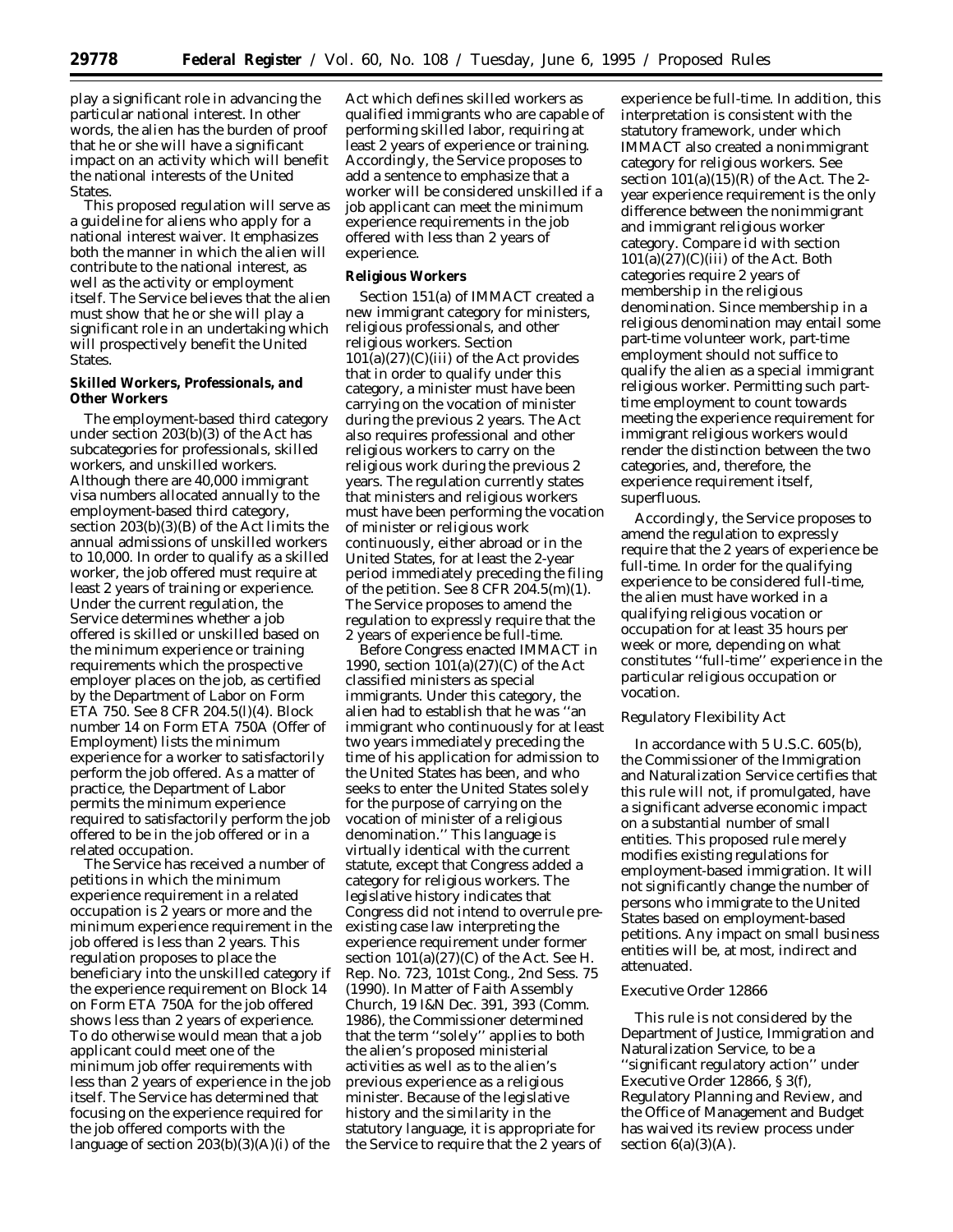### *Executive Order 12612*

The regulation will not have substantial direct effects on the States, on the relationship between the National Government and the States, or on the distribution of power and responsibilities among the various levels of government. Therefore, in accordance with Executive Order 12612, it is determined that this rule does not have sufficient federalism implications to warrant the preparation of a Federalism Assessment.

### *Executive Order 12606*

The Commissioner of the Immigration and Naturalization Service certifies that she has addressed this rule in light of the criteria in Executive Order 12606 and has determined that it will have no effect on family well-being.

## **List of Subjects in 8 CFR Part 204**

Administrative practice and procedure, Aliens, Employment, Immigration, Forms.

Accordingly, part 204 of chapter I of title 8 of the Code of Federal Regulations is proposed to be amended as follows:

### **PART 204—IMMIGRANT PETITIONS**

1. The authority citation for part 204 continues to read as follows:

**Authority:** 8 U.S.C. 1101, 1103, 1151, 1153, 1154, 1182, 1186a, 1255; 8 CFR part 2.

2. In § 204.5, paragraph (c) is revised to read as follows:

### **§ 204.5 Petitions for employment-based immigrants.**

\* \* \* \* \* (c) *Filing petition*. Any United States employer desiring and intending to employ an alien may file a petition for classification of the alien under section  $203(b)(1)(B)$ ,  $203(b)(1)(C)$ ,  $203(b)(2)$ , or 203(b)(3) of the Act. An alien, or any person in the alien's behalf, may file a petition for classification under section  $203(b)(1)(A)$  or  $203(b)(4)$  of the Act (as it relates to special immigrants under section  $101(a)(27)(C)$  of the Act). For purpose of this part, a United States employer must be a person who is a United States citizen or permanent resident, a firm, corporation, contractor, or other association or organization in the United States which engages a person to work in the United States, which has an employer-employee relationship with respect to employees as indicated by the fact that it may hire, pay, fire, supervise, or otherwise control the work of such employee.

\* \* \* \* \* 3. In § 204.5, paragraph (d) is amended by adding the following sentence immediately after the first sentence, to read as follows:

## **§ 204.5 Petitions for employment-based immigrants.**

\* \* \* \* \* (d) *Priority date.* \* \* \* If the United States employer substitutes another alien on a labor certification, the priority date shall be the date the employer requests the substitution. \* \* \*

\* \* \* \* \* 4. In § 204.5, paragraph (e) is amended by revising the third sentence to read as follows:

# **§ 204.5 Petitions for employment-based immigrants.**

\* \* \* \* \* (e) *Retention of section 203(b)(1), (2), or (3) priority date.*—\* \* \* A petition revoked pursuant to 8 CFR 205.2 for fraud or misrepresentation will not confer a priority date, nor will any priority date be established as a result of a denied petition. \* \* \*

\* \* \* \* \* 5. In § 204.5, paragraph (f) is revised to read as follows:

## **§ 204.5 Petitions for employment-based immigrants.**

\* \* \* \* \* (f) *Maintaining the priority date of a third or sixth preference petition filed prior to October 1, 1991*—Any petition filed before October 1, 1991, and approved on any date, to accord status under section 203(a)(3) or 203(a)(6) of the Act, as in effect before October 1, 1991, shall be deemed a petition approved to accord status under section 203(b)(2) or within the appropriate classification under section 203(b)(3), respectively, of the Act as in effect on or after October 1, 1991, provided that the alien applies for an immigrant visa or adjustment of status within the twoyear period following approval of the petition during which an immigrant visa is continuously available for his or her use.

\* \* \* \* \*

#### **§ 204.5 [Amended]**

6. Section  $204.5(g)(2)$  is amended in the last sentence by adding the phrase ''payroll records, W–2 forms,'' immediately after the phrase ''bank account records,''.

7. In § 204.5, paragraphs (h) through (n) are redesignated as paragraphs (i) through (o), respectively, and a new paragraph (h) is added to read as follows:

## **§ 204.5 Petitions for employment-based immigrants.**

\* \* \* \* \*

(h) *Validity of section 203(b) petitions and labor certifications—*(1) A petition approved pursuant to section 203(b) of the Act is valid indefinitely unless revoked under section 205 of the Act. A labor certification is valid until the alien immigrates or adjusts status under an employment-based petition based on the labor certification, unless there is a finding by the Service or the State Department that the labor certification was obtained through fraud or a material misrepresentation.

(2) *Changes in job location*—(1) *Nonschedule A labor certificatons*. A labor certification is valid only for the area within normal commuting distance of the site of the original offer of employment. Any location within a Metropolitan Statistical Area is deemed to be within normal commuting distance. If there is a change in job location after a Form I–140 Immigrant Petition for Alien Worker has been approved, the petitioner shall file a new Form I–140 petition with the service center having jurisdiction over the intended place of employment.

(ii) *Schedule A labor certifications.* A Schedule A labor certification is valid anywhere in the United States.

(3) *Successorship in interest.* If there has been a successor in interest to the original petitioning employer, the Service will reaffirm the validity of the labor certification or previously approved Form I–140 petition for the new employer. For purposes of this paragraph, to be a successor in interest, the new employer must have substantially assumed the duties, rights, obligations, and assets of the original employer. In addition, the new employer must offer the same wages and working conditions to its employees, offer the beneficiary the same job as stated in the labor certification, and continue to operate the same type of business as the original employer. The new employer must submit a Form I– 140 petition with the service center having jurisdiction over intended place of employment along with evidence that it is a successor in interest and documentation showing the change in ownership and ability to pay the wage offered. If the Service did not approve a petition filed by the original employer, the new employer must also establish that the original employer had the ability to pay the proffered wage when the labor certification was submitted.

8. In § 204.5, newly redesignated paragraphs  $(i)(4)$  and  $(i)(5)$  are revised to read as follows:

\* \* \* \* \*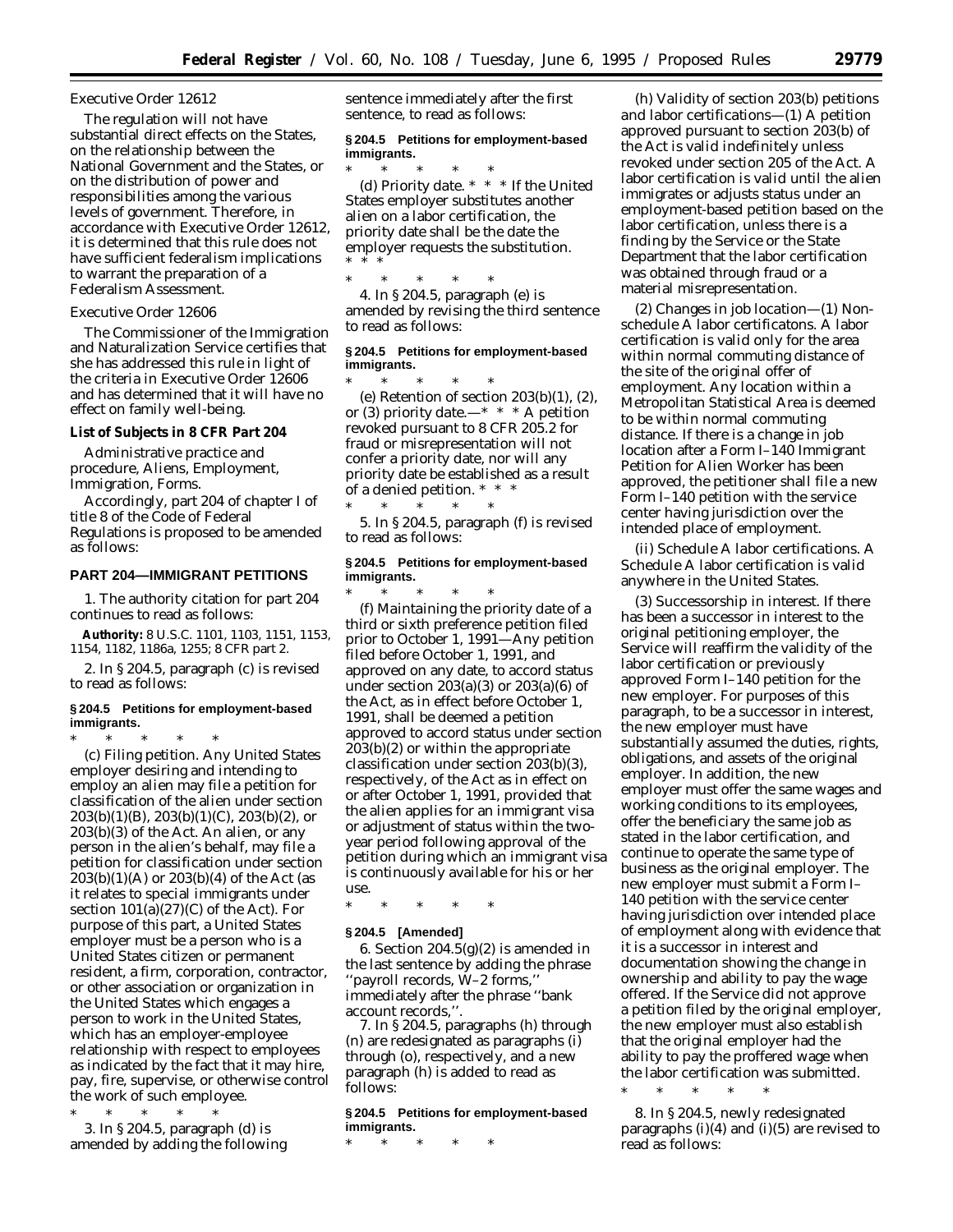# **§ 204.5 Petitions for employment-based immigrants.**

\* \* \* \* \*

(i) \* \* \*

(4) If the above standards do not readily apply to the beneficiary's occupation, the petitioner may submit comparable evidence to establish the beneficiary's eligibility. Meeting three of the evidentiary standards listed in paragraph (i)(3) of this section is not dispositive of whether the beneficiary is an alien of extraordinary ability. The petitioner has the burden of proof to establish that he or she is an alien of extraordinary ability.

(5) *No offer of employment required.* Neither an offer of employment in the United States nor a labor certification is required for this classification; however, the petition must be accompanied by clear evidence that the alien is coming to the United States to continue work in the area of expertise. Such evidence may include letter(s) from prospective employer(s), evidence of prearranged commitments such as contracts, or a statement from the beneficiary detailing plans on how he or she intends to continue his or her work in the United States. The alien's primary source of earned income must come from the specific activity or activities for which he or she seeks classification as an alien of extraordinary ability.

\* \* \* \* \* 9. Section 204.5 is amended by:

a. Revising newly redesignated paragraph (j)(3)(i) introductory text;

b. Revising newly redesignated paragraph  $(j)(3)(i)$  (C) and  $(D)$ ; and by

c. Revising the first sentence in newly redesignated paragraph (j)(3)(iii)(C), to read as follows:

## **§ 204.5 Petitions for employment-based immigrants.**

- \* \* \* \* \*
	- (j) \* \* \*

(3) \* \* \*

(i) Evidence that the professor or researcher is recognized internationally as outstanding in the academic field specified in the petition. Such evidence shall consist of at least two of the following. Meeting two of the following evidentiary standards listed in paragraph (j)(3)(i) of this section is not dispositive of whether the beneficiary is recognized internationally as outstanding in the academic field specified in the petition. The petitioner has the burden of proof to establish that the beneficiary is an outstanding researcher or professor:

\* \* \* \* \*

(C) Published material in professional publications written by others discussing or analyzing the alien's work

in the academic field. Such material shall include the title, date, and author of the material, and any necessary translation;

(D) Evidence of the alien's participation, either individually or on a panel, as the judge of the work of other professors, researchers, or Ph.D. candidates in the same or related academic field;

\* \* \* \* \*

 $(iii) * * * *$ 

(C) A department, division, or institute of a private employer or a state, local, or Federal Government agency offering the alien a permanent research position in the alien's academic field. \* \* \*

\* \* \* \* \* 10. In § 204.5, newly redesignated paragraph  $(k)(3)(i)$  is amended by redesignating paragraphs  $(k)(3)(i)$   $(C)$ and (D) as paragraphs  $(k)(3)(i)$  (D) and (E) respectively; and by adding a new paragraph  $(k)(3)(i)(C)$  to read as follows:

### **§ 204.5 Petitions for employment-based immigrants.**

- \* \* \* \* \*
	- (k) \* \* \*
	- (3) \* \* \*
	- (i) \* \* \*

(C) If the alien is already in the United States working for an employer which is not the same employer or a subsidiary or affiliate of the entity by which the alien was employed overseas, in the three years preceding the filing of the petition, the alien has been employed outside the United States for at least one year in a managerial or executive capacity by a firm or corporation, or other legal entity, or by an affiliate or subsidiary of such a firm or corporation or other legal entity;

\* \* \* \* \* 11. In § 204.5, newly redesignated paragraphs  $(l)(1)$ ,  $(l)(3)(iii)$ , and  $(l)(4)$  are revised to read as follows:

# **§ 204.5 Petitions for employment-based immigrants.**

 $*$  \* (l) *Aliens who are members of the professions holding advanced degrees or aliens of exceptional ability.* (1) Any United States employer may file a petition on Form I–140 for classification of an alien under section 203(b)(2) of the Act as an alien who is a member of the professions holding an advanced degree or an alien of exceptional ability in the sciences, arts, or business. If the alien is seeking an exemption from the requirement of a job offer in the United States pursuant to section 203(b)(2)(B) of the Act, then the alien, or anyone in the alien's behalf, may be the petitioner. \* \* \* \* \*

 $(3) * * * *$ 

(iii) If the standards in paragraph  $(l)(3)$ do not readily apply to the beneficiary's occupation, the petitioner may submit comparable evidence to establish the beneficiary's eligibility. Meeting three of the evidentiary standards listed in paragraph (l)(3)(ii) of this section is not dispositive of whether the beneficiary is an alien of exceptional ability. The petitioner has the burden of proof to establish that the alien is an alien of exceptional ability.

(4) *Labor certification or evidence that the alien qualifies for Labor Market Information Pilot Program*—(i) *General*. Every petition under this classification must be accompanied by an individual labor certification from the Department of Labor, by an application for Schedule A designation (if applicable), or by documentation to establish that the alien qualifies for one of the shortage occupations in the Department of Labor's Labor Market Information Pilot Program. To apply for Schedule A designation or to establish that the alien's occupation is within the Labor Market Information Program, a fully executed uncertified Form ETA–750 in duplicate must accompany the petition. The job offer portion of the individual labor certification, Schedule A application, or Pilot Program application must demonstrate that the job requires a professional holding an advanced degree or the equivalent, or an alien of exceptional ability. If the job offer portion of the labor certification requires a baccalaureate degree or foreign equivalent degree followed by at least five years of progressive postbaccalaureate experience in the specialty, it must also provide that an advanced degree holder may meet the minimum job requirements.

(ii) *Exemption from job offer.* The director may exempt the requirement of a job offer, and thus of a labor certification, for aliens of exceptional ability in the sciences, arts, or business and members of the professions if exemption would be in the national interest.

(A) To show that such exemption would be in the national interest, the petitioner must establish the following:

*(1)* The alien has at least two years of full-time experience in the activity in which he or she will benefit the United States;

*(2)* The alien's request for a waiver of the labor certification requirement is not based purely on a local labor shortage;

*(3)* The alien will engage in an undertaking which will substantially benefit prospectively the United States; and